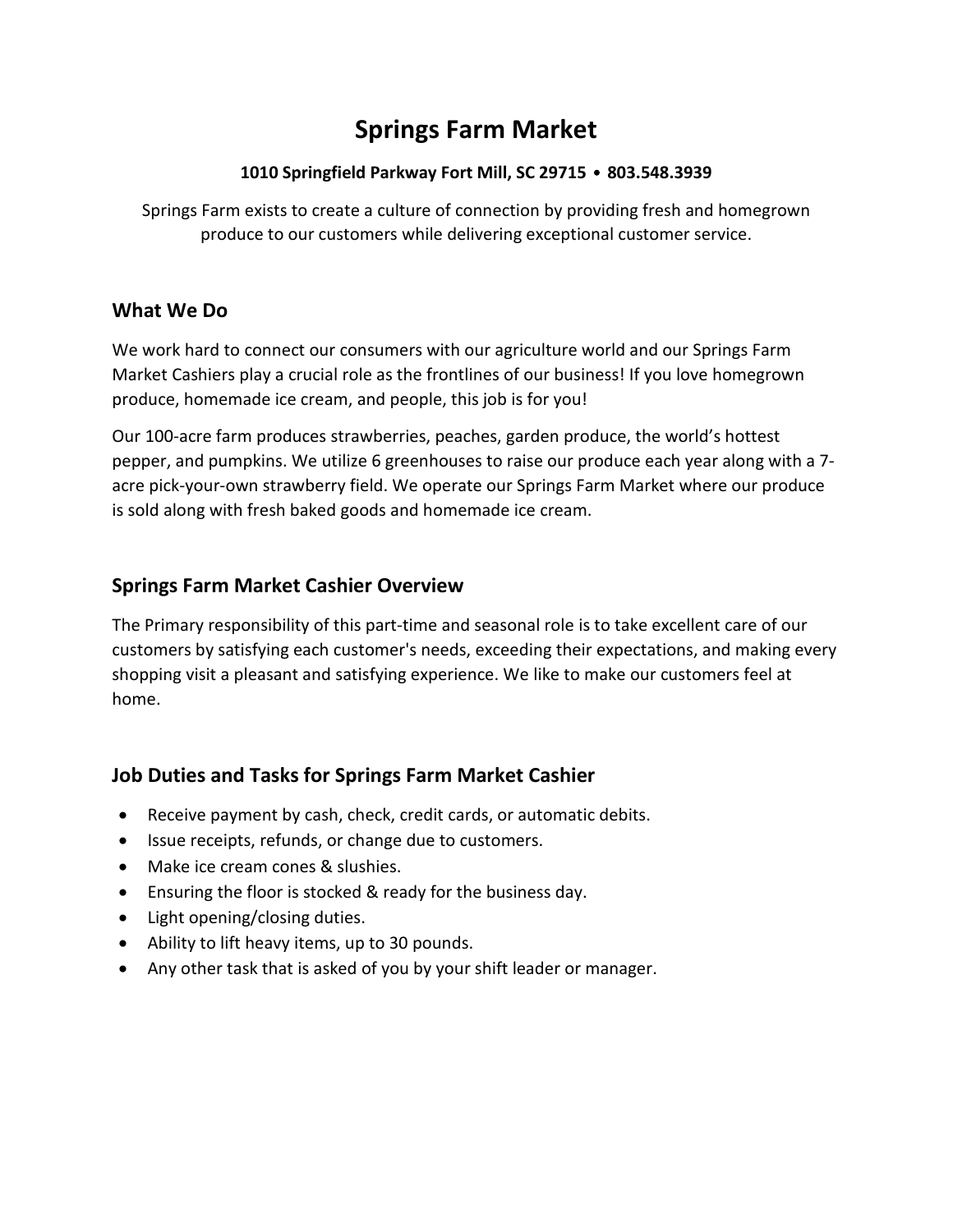# **Springs Farm Market Cashier Job Requirements:**

- Basic Math Skills
- Interpersonal Communication/Verbal Communication Skills
- Time Management Skills
- Product Knowledge (with training)
- Telephone Etiquette
- Ability to be a team player and to take direction from shift leaders and management
- Customer Service
- Dependability
- Consistent attention to detail
- Ability to learn and adapt with our changing seasons

# **Pay Scale:**

\$9.00-\$12.00/hour, depending on experience.

#### **Work with Us:**

To apply to be on the Springs Farm Market Cashier team, please fill out our application below and send a letter of interest to our Seasonal Market Manager with the subject line "Springs Farm Market Cashier Job Inquiry".

Randi Adams Seasonal Market Manager [market@springsfarm.com](mailto:market@springsfarm.com)

## **Deadline to Apply:**

Open until filled.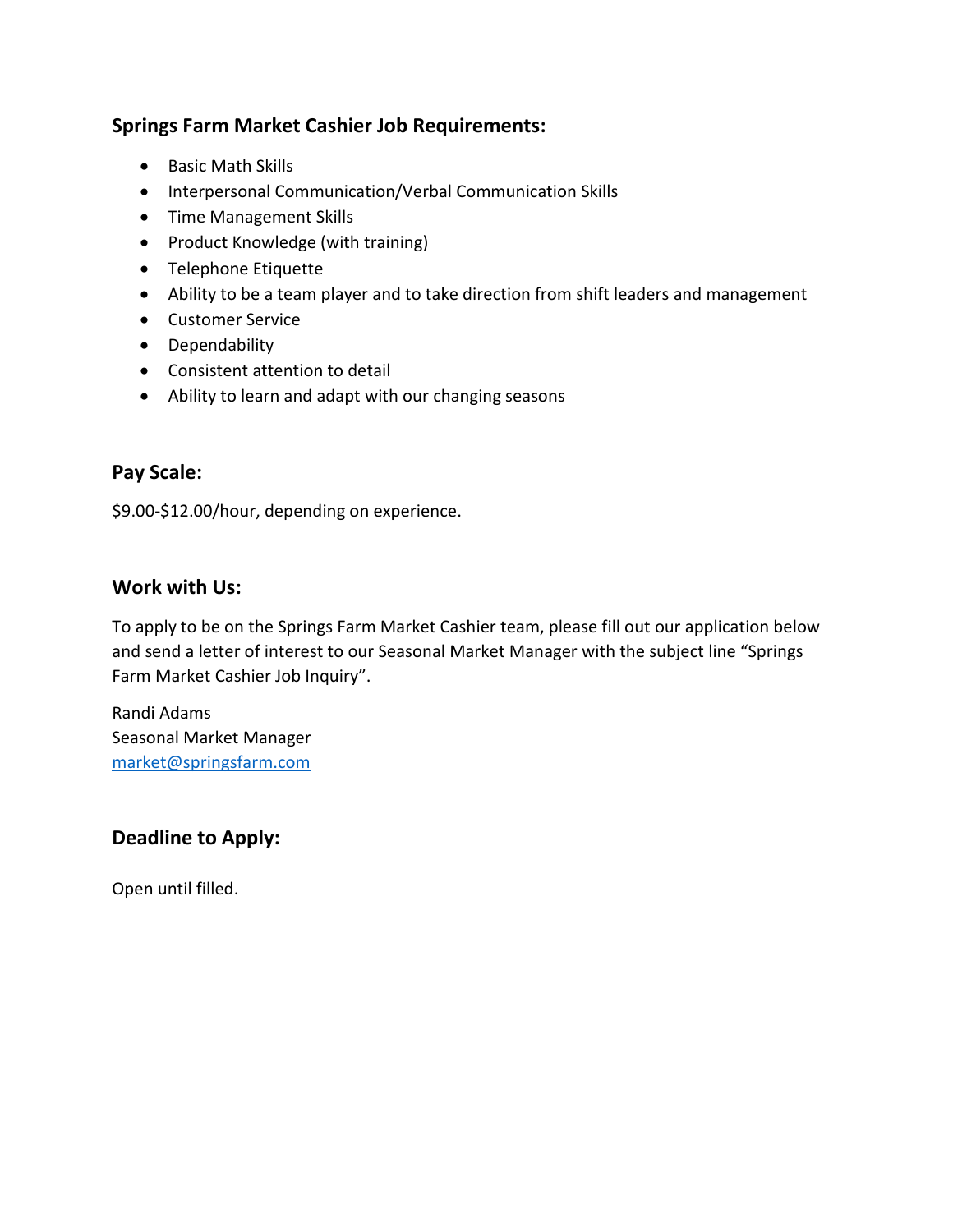# Springs Farm Market Application Form

Instructions: Print clearly in black or blue ink. Answer all questions. Sign and date the form.

# PERSONAL INFORMATION:

| Middle Name _________________________                                                       |                             |  |
|---------------------------------------------------------------------------------------------|-----------------------------|--|
| Last Name _______________________________                                                   |                             |  |
| <b>Street Address</b>                                                                       |                             |  |
| City, State, Zip Code                                                                       |                             |  |
| <b>Phone Number</b>                                                                         |                             |  |
|                                                                                             | Date of Birth: ____________ |  |
| Are you eligible to work in the United States?                                              |                             |  |
| Yes _______ No_______                                                                       |                             |  |
| Have you been convicted of or pleaded no contest to a felony within the last five<br>years? |                             |  |
|                                                                                             |                             |  |
|                                                                                             |                             |  |
| POSITION/AVAILABILITY:                                                                      |                             |  |

Position Applied For

\_\_\_\_\_\_\_\_\_\_\_\_\_\_\_\_\_\_\_\_\_\_\_\_\_\_\_\_\_\_\_\_\_\_\_\_\_\_\_\_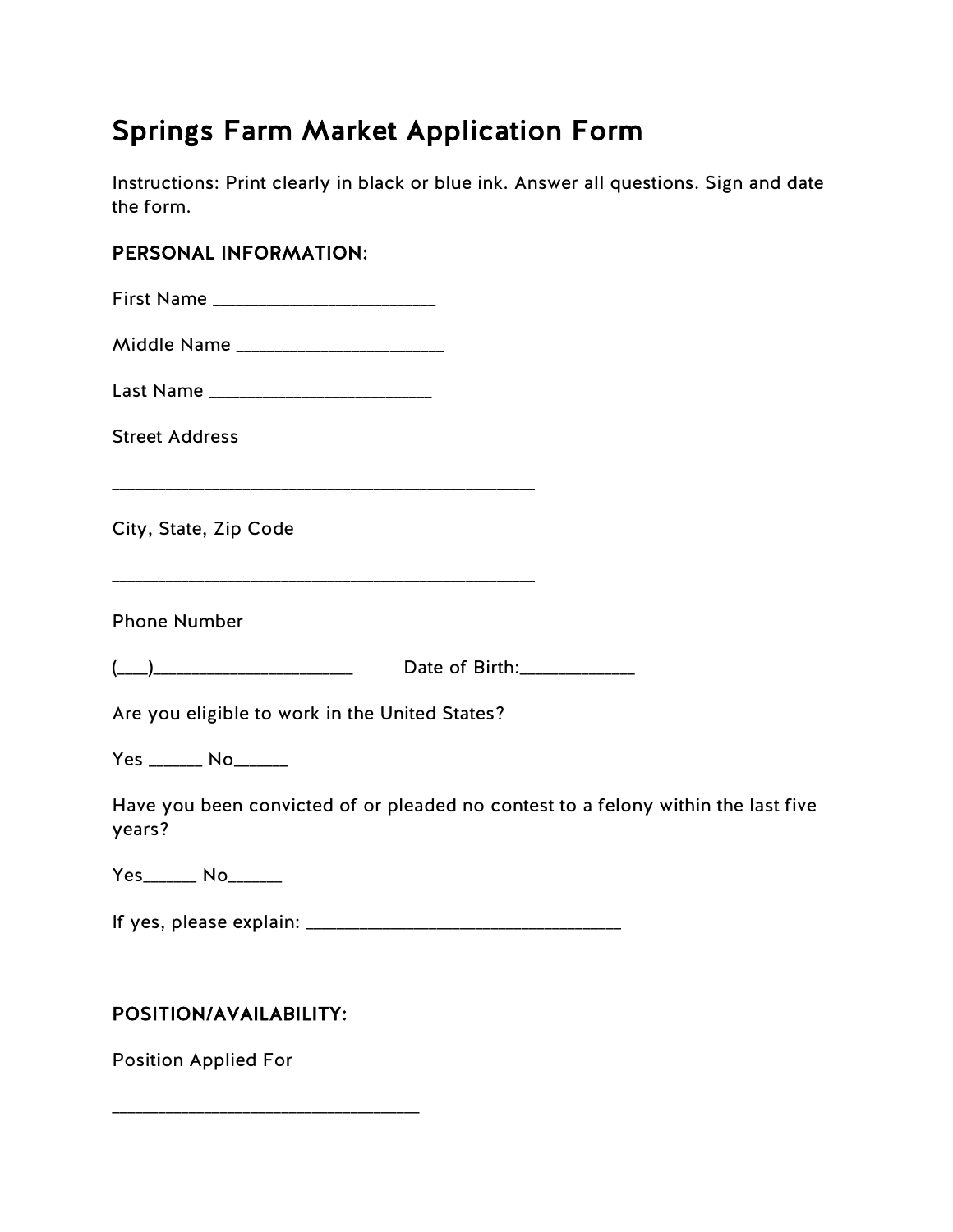What date are you available to start work?

# **EMPLOYMENT HISTORY:**

# **Present or Last Position:**

| From: _____________ To: _____________ |  |
|---------------------------------------|--|
|                                       |  |
|                                       |  |

# **Previous Position:**

| Phone: ______________________________    |
|------------------------------------------|
| Position Title: ________________________ |
| From: _______________ To: ______________ |
|                                          |
|                                          |